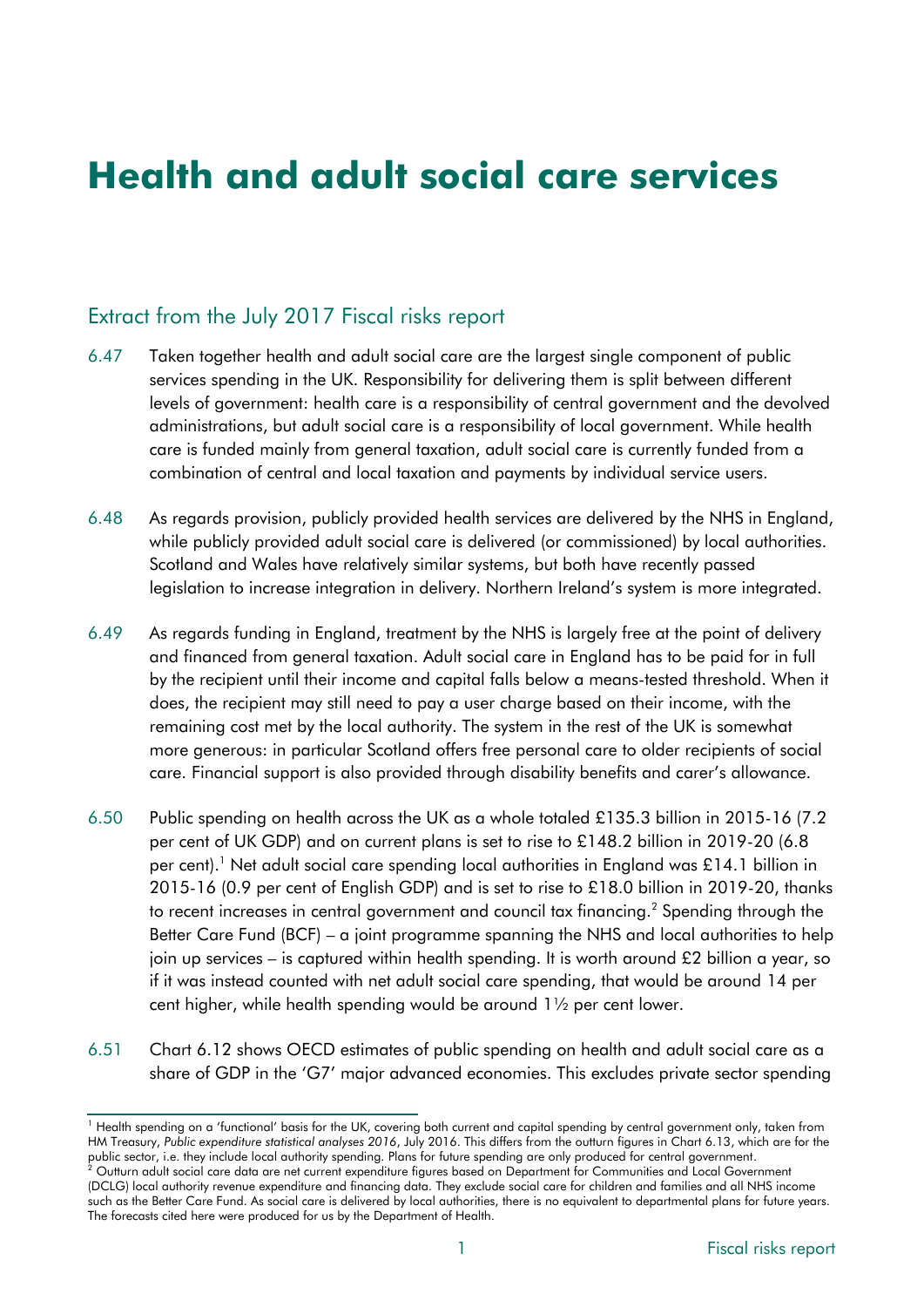on these services, which is important in some countries – e.g. on health in the US. The chart shows that public spending on these services in the UK is in the middle of the pack among the G7 countries, but somewhat higher than the average across all OECD countries.



Chart 6.1: Public spending on health and adult social care in the G7

Source: OECD

6.52 We can think of the fiscal risks arising from this source as the possibility that the government and/or local authorities will decide to spend more than they currently plan to over the next few years and/or that spending will rise as a share of GDP over the longer term.

# Drivers of health and social care spending

- 6.53 The amount of public money allocated to health and adult social care is ultimately a political choice, involving trade-offs with other spending priorities. But, viewed across time and countries, the amount governments choose to spend does seem to be driven by an identifiable set of factors, the importance of which varies from period to period:
	- Demographic factors capture the effect of changes in the age structure of the population, including health status at given ages. The ageing of the population has not been a significant driver of spending in recent decades, but is expected to be more so in the future.<sup>3</sup> As Chart 6.5 showed, the proportion of the population aged 85 or more, whose per capita consumption of health and social care spending is greatest, is set to rise sharply over the next half century. It should be noted, however, that the aggregate relationship between age and per capita health spending (shown in Chart 6.3) in part simply reflects the fact that spending rises very sharply in the last year of

<sup>3</sup> De la Maisonneuve and Oliveira Martins, *Public spending on health and long-term care: a new set of projections,* OECD Policy Papers No. 06, 2013.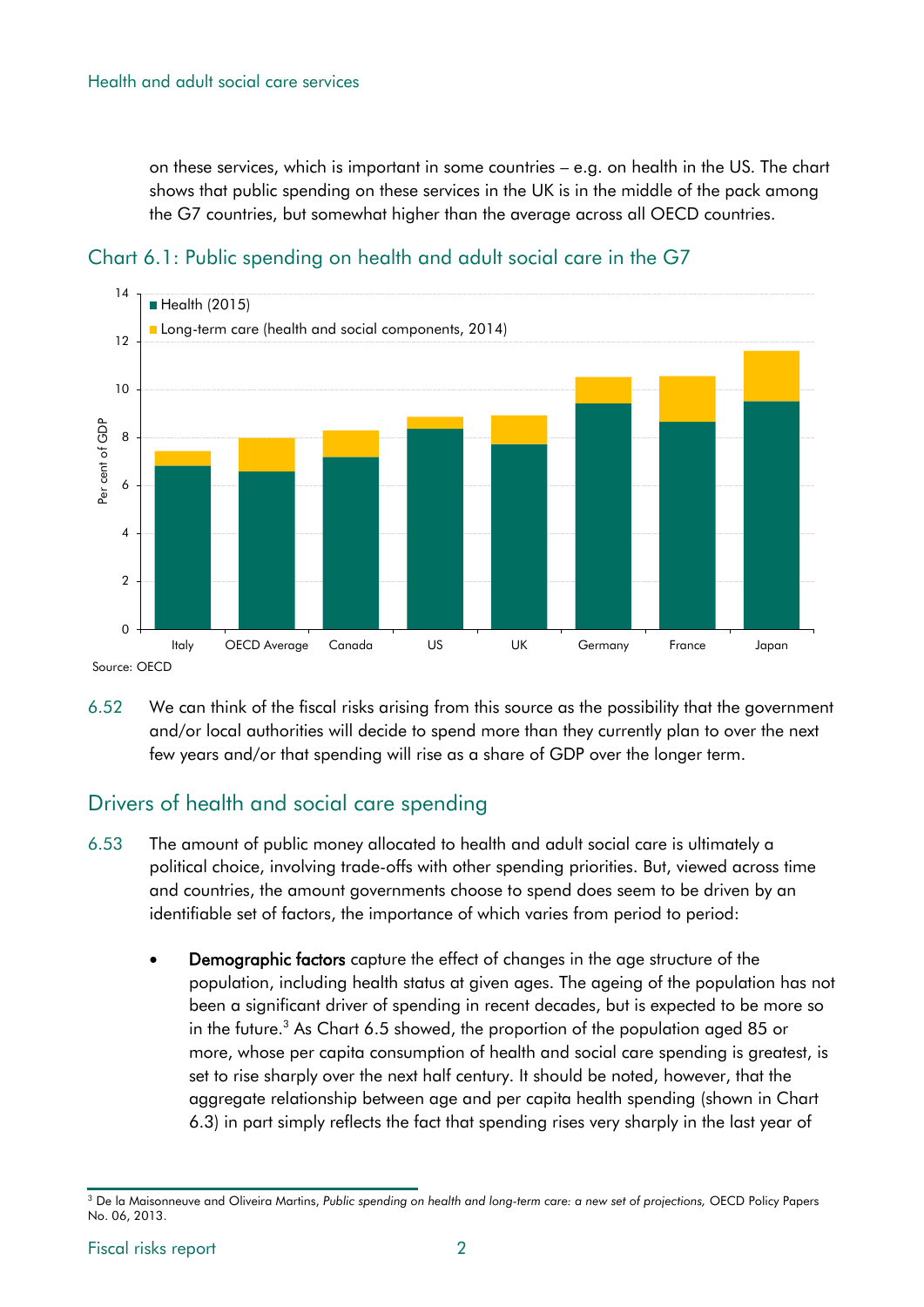life ('death-related costs') and mortality rates are higher at higher ages. The number of deaths has recently been rising, after years of trending lower (see Chart 6.7).

- Income-related drivers reflect the fact that health and social care are 'normal' goods, which means that people generally demand more of them as their incomes rise. Studies suggest that income effects are an important driver of increases in real-terms health spending, but that they do not raise spending as a share of GDP.
- Non-demographic cost pressures come from various sources:
	- First, health and social care are labour-intensive, which leaves less scope for productivity growth than in the rest of the economy. But pay rates have to remain broadly in line with those elsewhere in order to recruit and retain staff, so relative costs rise in a mechanism known as 'Baumol's cost disease'.<sup>4</sup>
	- Second, technological advances (e.g. medical equipment, techniques and procedures) often increase rather than reduce spending, even when they reduce unit costs, because they result in treatments being used more widely.
	- Third, the rise of chronic conditions is likely to affect both health and social care, increasing the services that people consume before their final years of life.

NHS England estimated that, on average in 2015-16, these non-demographic cost pressures added 2.7 and 1.2 percentage points to growth in primary (GP) and secondary (hospital and community) care spending respectively.<sup>5</sup>

6.54 These drivers are not entirely independent of each other and in practice it is hard to isolate the individual contribution of each in explaining past trends. Estimates in studies that attempt to do so often differ in part because of the order in which they try to identify them.

# Medium-term spending risks

# Recent trends in UK health and social care spending

6.55 As a result of these drivers – primarily the non-demographic cost pressures – health spending has grown faster than the economy on average over recent decades – 3.8 per cent a year in real terms versus 2.2 per cent a year since 1978-79.<sup>6</sup> This trend is common to most advanced economies.<sup>7</sup> Similarly, real terms net spending on adult social care in England has increased by an average of 3.3 per cent a year since 1994-95, while real GDP growth averaged 2.1 per cent a year over that period. This reflects spending by local

<sup>4</sup> Baumol and Bowen, *Performing Arts: The Economic Dilemma*, New York: The Twentieth Century Fund, 1966.

<sup>5</sup> NHS England, *NHS Five Year Forward View: Recap briefing for the Health Select Committee,* 2016.

<sup>&</sup>lt;sup>6</sup> Based on functional spending on health for the UK. Functional spending also includes spending on health by bodies other than the Department of Health, such as local authorities and devolved administrations.

<sup>7</sup> See our Working Paper No. 9 on *Fiscal sustainability and public spending on health* and *Fiscal sustainability reports* for more detail.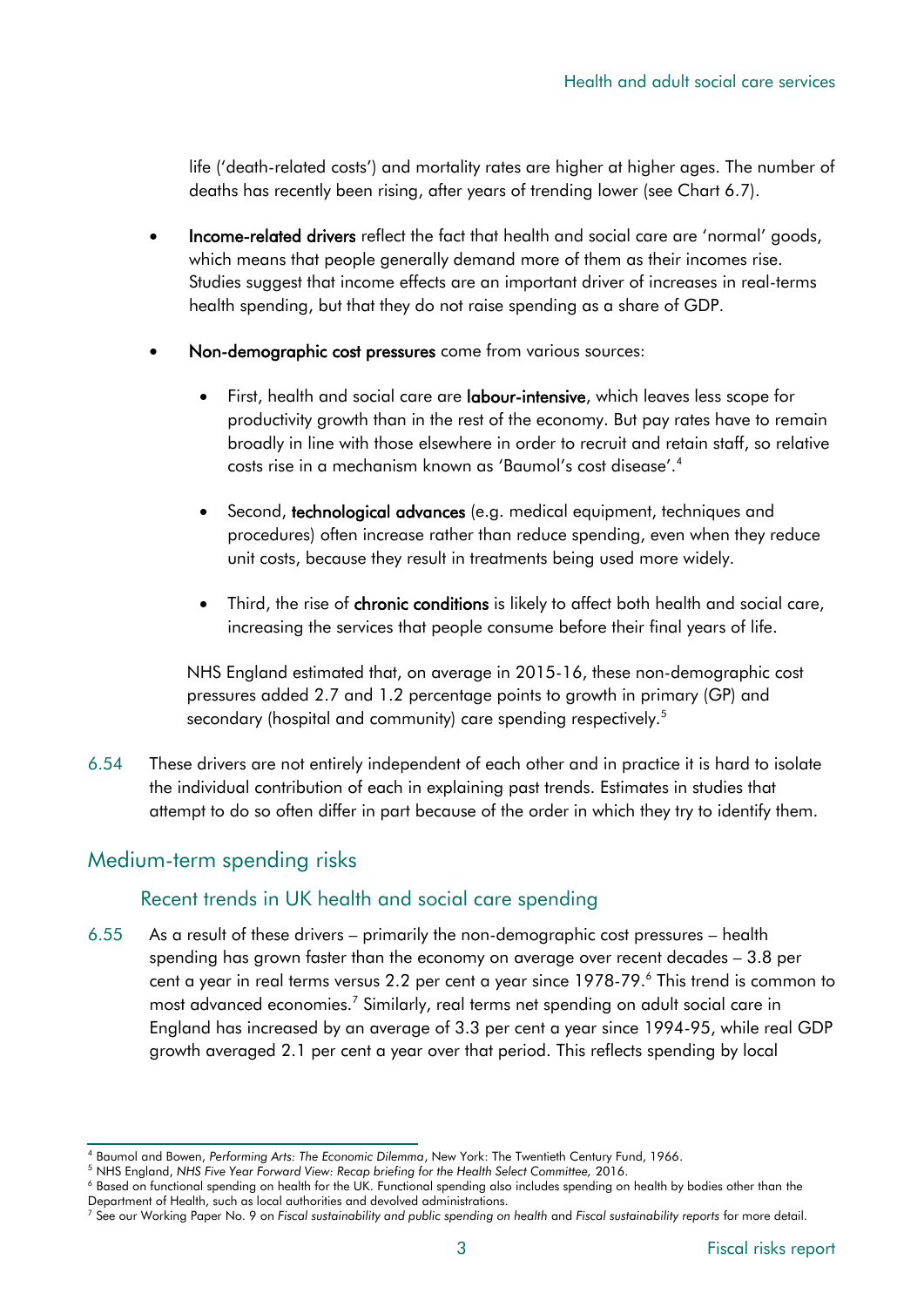authority social service departments. If spending through the BCF were included, the average real terms growth would increase to 3.8 per cent.

- 6.56 But the picture in recent years has been different. Governments have succeeded in squeezing spending on health and social care as a share of GDP to contribute to the deficit reduction programme put in place following the financial crisis (Chart 6.13). In comparison with the pre-crisis trend, the difference is most striking in health. Total health spending increased by 1.0 per cent of GDP in the five years to 2007-08, then by another 1.1 per cent of GDP in the two years to 2009-10 due to crisis-related drop in GDP. Between 2010-11 and 2015-16, the first five years of the deficit reduction programme, spending *fell* by 0.2 per cent of GDP. We estimate that:
	- pay restraint more than explained the drop, as average pay and other staff costs increased more slowly than GDP per person;
	- workforce growth contributed little to the change, as it increased only slightly more slowly than the population; but
	- non-pay costs offset around half the contribution from pay restraint, as the number of interventions and their average cost increased.



#### Chart 6.2: Public spending on health and adult social care

Source: DCLG, HMT, NHS Note: NHS data for adult social care is based on net current expenditure for England including the BCF and NHS transfers. DCLG data for adult social care is based on net current expenditure for England excluding the BCF and NHS transfers.

- 6.57 As the period of relative spending restraint has lengthened, so pressures have begun to emerge in both services:
	- Higher demand and longer waiting lists: for example, accident and emergency (A&E) attendances and emergency admissions have been rising faster than population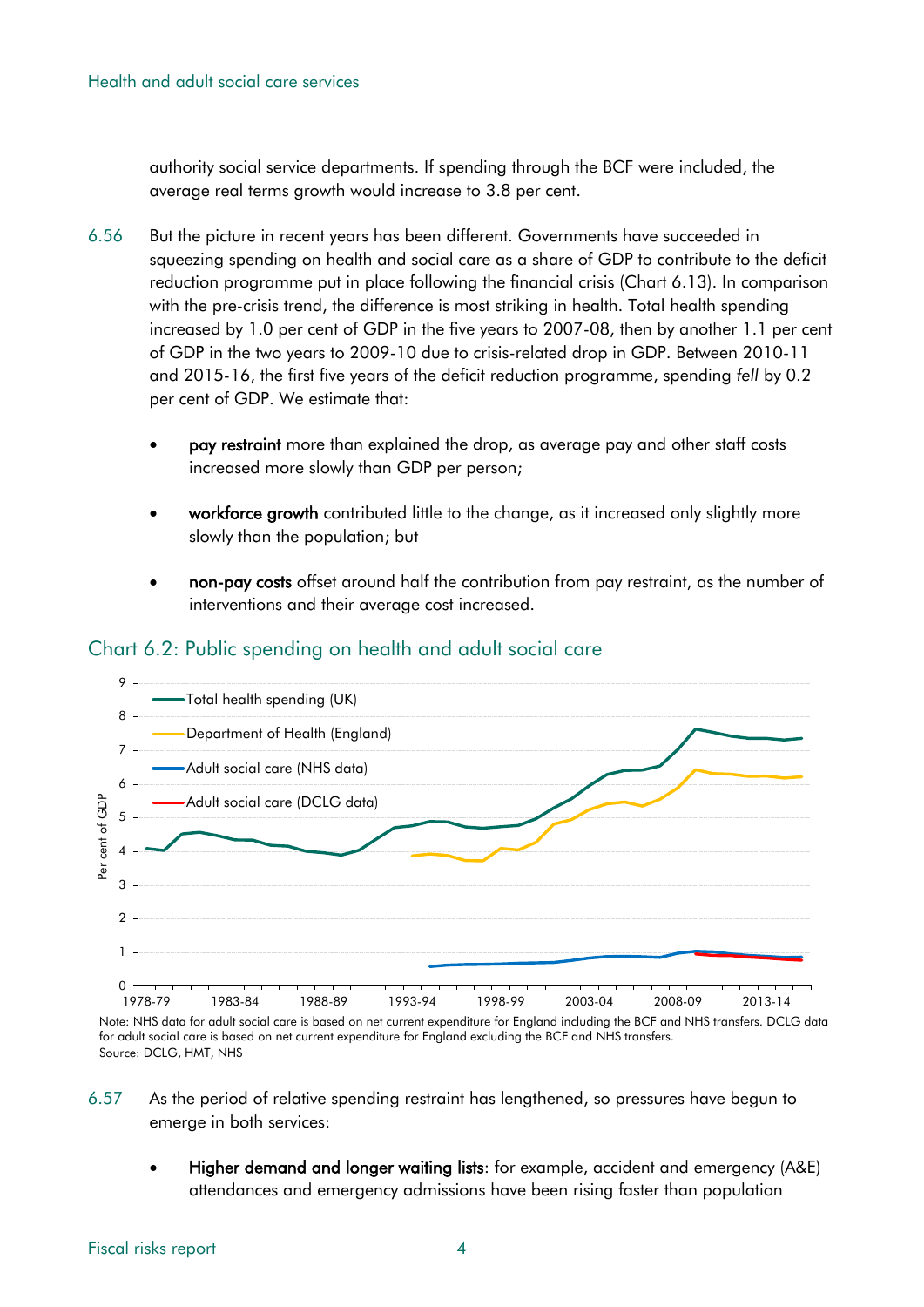growth, while the proportion of people being seen within four hours of admittance to A&E fell from 96.6 per cent in 2011-12 to 89.1 per cent in 2016-17.<sup>8</sup>

- Knock-on pressures from social care: the number of days during which beds in acute hospitals have been occupied due to delayed transfers of care increased by 37 per cent over two years. Social care was responsible for over half this increase, with the two main reported reasons being patients waiting for a care package in their home or a nursing home placement. 9
- Financial deficits and overspends: NHS providers, which account for two-thirds of NHS spending, have been in deficit on average since 2013-14.<sup>10</sup> This puts pressure on DH's DEL budget, requiring offsetting savings elsewhere in the departmental group to keep spending within the overall limit set by the Treasury. Despite making savings elsewhere, the department exceeded its total DEL budget by £0.4 billion in 2015-16. The department also overspent its RDEL (excluding depreciation) budget in 2014-15 by £0.2 billion, but this was more than offset by a capital underspend.



#### Chart 6.3: Indicators of current health spending pressures

Source: Department of Health Annual Report 2015-16, NHS Improvement

 Brexit-related uncertainties: an estimated 5.5 per cent of the NHS workforce are EU nationals, including almost 10 per cent of doctors in England's hospital and community health services.<sup>11</sup> UCAS data published in March 2017 showed a 19 per cent fall in unique applicants to nursing and midwifery courses by the March 2017 deadline, compared to the same time point in 2016. Applications from other EU countries were down 25 per cent.<sup>12</sup> There was also a 96 per cent drop in the number

<sup>8</sup> NHS, *A&E Attendances and Emergency Admission 2017-18*, April 2017.

<sup>9</sup> NAO, *Health and social care integration*, HC 1011, 2017*.*

<sup>&</sup>lt;sup>10</sup> These providers are responsible for secondary (i.e. hospital and community) and tertiary (highly specialist) care.

<sup>11</sup> House of Commons Library, *NHS staff from overseas: statistics,* April 2017*.*

<sup>12</sup> UCAS, *2017 cycle applicant figures,* 24 March deadline.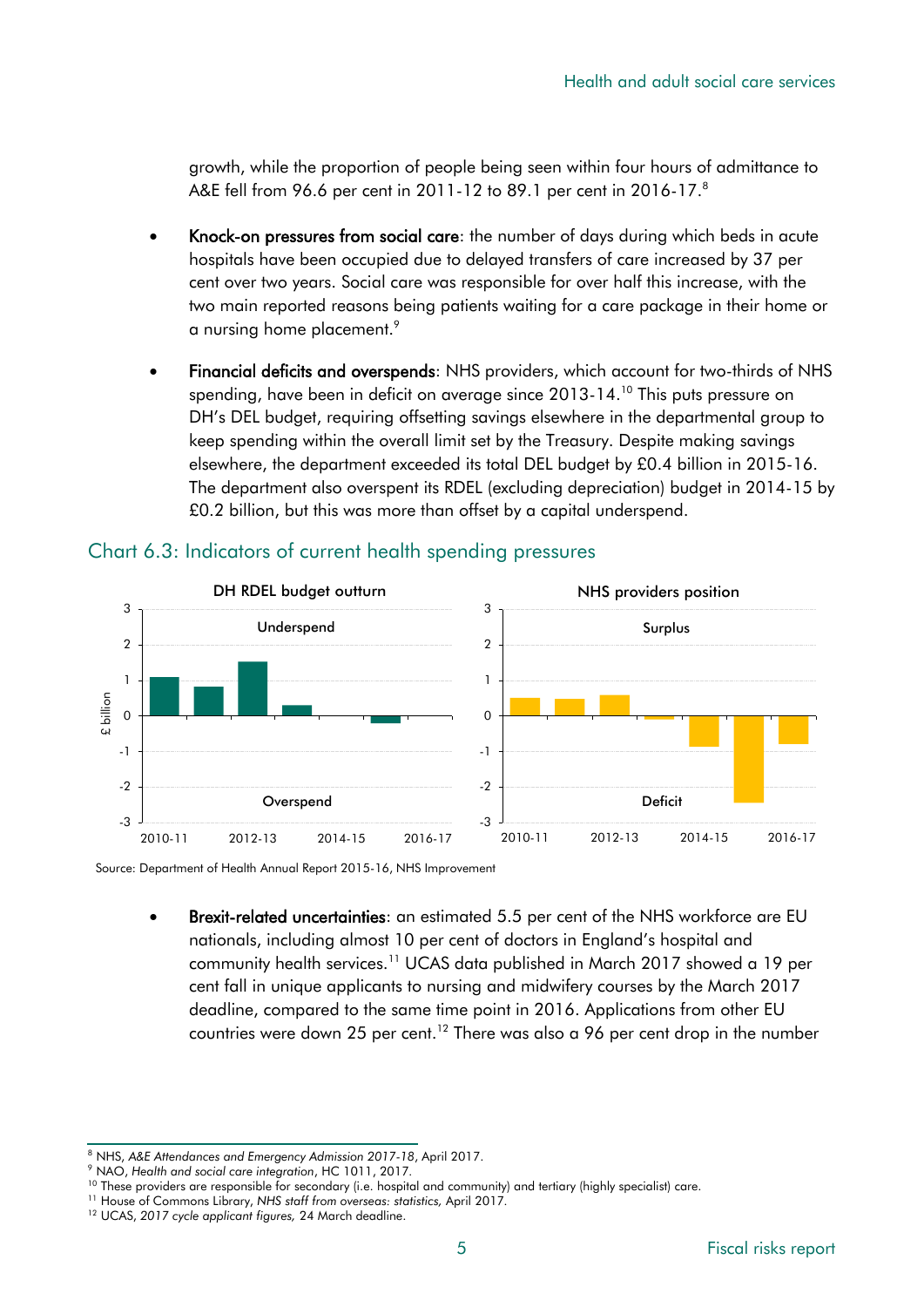of nurses from the EU registering to practise in the UK in the year to April 2017.<sup>13</sup> Given other policy changes, it is not clear how much of this relates specifically to Brexit.

- 6.58 In Spending Review 2015, the NHS was 'protected', with spending set to rise by 1.6 per cent a year in real terms on average between 2015-16 and 2020-21 and the increases frontloaded.<sup>14</sup> Even so, the NHS has estimated that living within this settlement would require it to make £22 billion of efficiency savings by 2020-21.<sup>15</sup>
- 6.59 Comparing the five years to 2020-21 with the five years to 2015-16 (described in paragraph 6.56) is instructive. Spending is set to fall by 0.4 per cent of GDP in the five-year period in progress, up from 0.2 per cent of GDP in the past five years. Pay restraint continues to contribute to the fall, with the 1 per cent ceiling on cash pay rises in place until 2019-20. The effect of this on staff costs per employee is partly offset by a number of new policy-related pressures, the biggest of which are the apprenticeship levy (from 2017-18) and the expected effect of the ongoing pension revaluation (that will take effect in 2019-20). The new immigration skills charge and levy for pension administration costs also hit from 2017-18. Despite these pressures, staff costs per employee are still expected to rise a little more slowly than nominal GDP per person. Unlike the past, it is non-pay costs that are expected to deliver most of the fall in spending as a share of GDP – hence the large efficiency savings the NHS deems necessary. This would require it to overcome both demographic and other cost pressures that have historically led to health spending rising *faster* than GDP.
- 6.60 In the context of pressures on the NHS, the Government has injected additional funding in recent years and has allowed DH to use its budget allocation more flexibly. For example:
	- Announcements of additional funding: on a number of occasions in recent years, governments have chosen to increase the health budget beyond the amount initially planned. The 2014 Autumn Statement set out £1.2 billion of additional funding from the reserve for frontline NHS services in 2015-16, raising the baseline for DH's Spending Review settlement. Spring Budget 2017 also committed additional funding for 'Sustainability and Transformation Plans' ('place-based' local plans for the future of health and care services) and for A&E capital investment "*recognising the particular pressure in A&E"*. The Government has also put in place the 'Better Care Fund' to integrate health and social care services more effectively.
	- Switching funds from capital to current spending: the Treasury has allowed DH to move hundreds of millions of pounds from its capital budget to its resource budget to fund day-to-day spending (£640 million in 2014-15, £950 million in 2015-16 and £1.2 billion in 2016-17). The House of Commons Public Accounts Committee has

<sup>&</sup>lt;sup>13</sup> Health Foundation, New data show 96% drop in nurses from EU since July last year, 12 June 2017. Changes to language test requirements over this period may also have been a contributing factor to the drop in registrations.

<sup>&</sup>lt;sup>14</sup> The Department of Health budget did not increase by as much as that of the NHS, creating a squeeze on non-NHS elements of health spending. The Health Select Committee noted that reduced spending in some affected areas, such as funding for Public Health England, could create further knock-on pressures for the NHS. See House of Commons Health Committee, *Impact of the Spending Review on health and social care*, HC 139, 2016.

<sup>&</sup>lt;sup>15</sup> NHS Five-Year Forward View, Recap briefing for the Health Select Committee on technical modelling and scenarios, May 2016 and NAO, *Financial Sustainability of the NHS*, HC 785, 2016*.*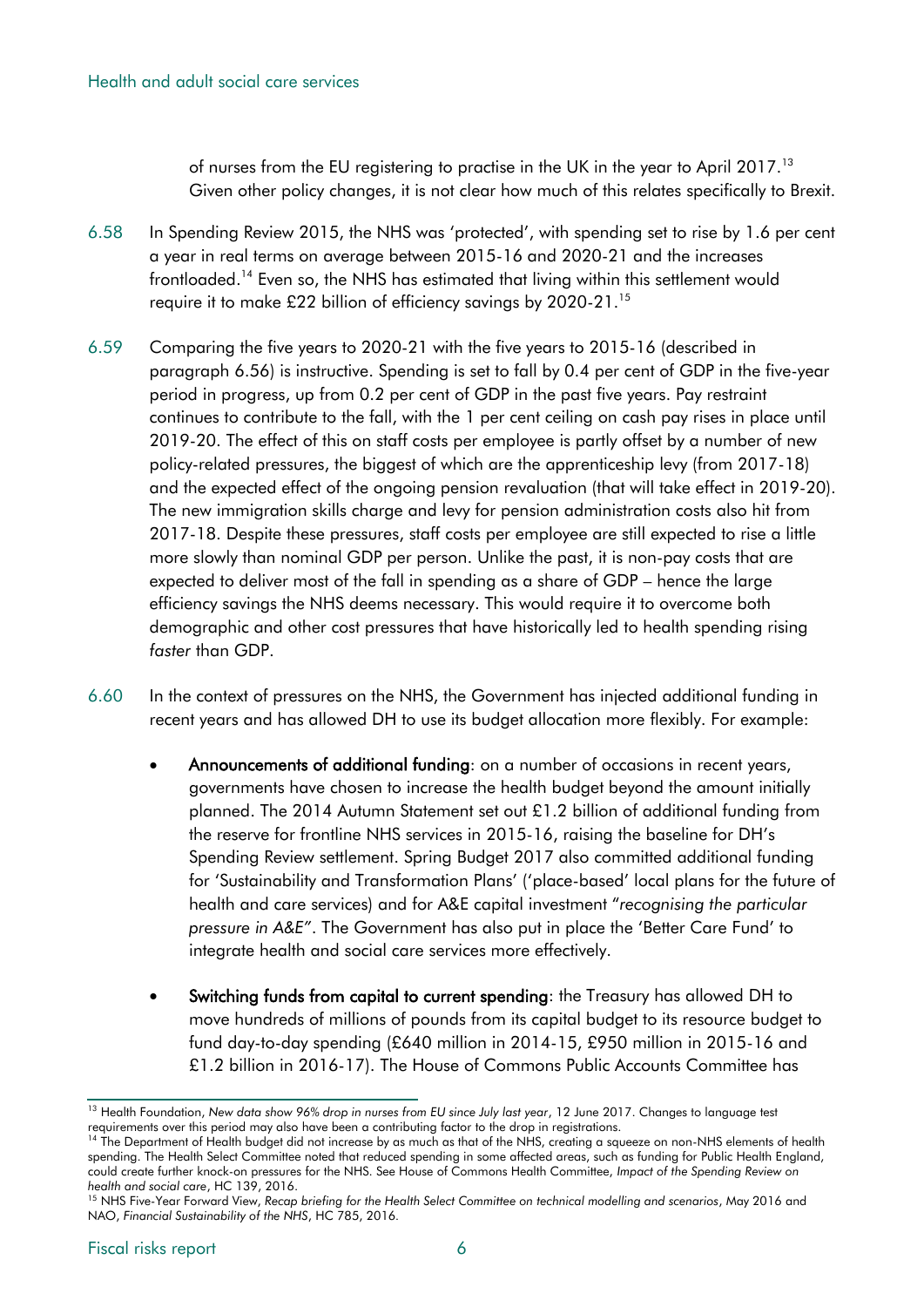expressed concern and recommended that DH, NHS England and NHS Improvement should "*call a halt to crisis driven transfers out of capital budgets*".<sup>16</sup>

#### Medium-term spending risks

- 6.61 The combination of these emerging pressures and the willingness of successive governments to accede to the NHS's periodic requests for more money – rather than imposing a hard budget constraint and requiring it to deliver the best service it can within its original allocation – implies a fiscal risk of further increases to current spending plans. The Conservative Party's 2017 manifesto stated that "*we will increase NHS spending by a minimum of £8 billion in real terms over the next five years*", implying further rises beyond those set out in current plans.
- 6.62 One way to assess the risk is to compare current plans to scenarios based on historical patterns or alternative demographic projections. Chart 6.15 shows four scenarios devised by the Nuffield Trust.<sup>17</sup> All have spending higher than current plans, with the difference in 2020-21 ranging from £5.1 billion (to keep DH spending flat as a share of GDP) up to £15.6 billion (using the assumptions that underpin our long-term projections, but applying them from 2017-18 rather than 2022-23). Analysis by the Health Foundation (again based on our 2017 *FSR* health spending assumptions) suggested that there would be £15 billion (in 2017-18 prices) of spending pressures on top of pre-election spending plans by 2020- 21.<sup>18</sup> These top-down estimates do not allow us to identify where pressures are likely to be greatest. But combined with the NHS's own estimate of necessary efficiency savings and our estimate of which broad categories are set to contribute to the fall in spending as a share of GDP, they suggest that the assumed path of unit cost growth is a key risk.

<sup>&</sup>lt;sup>16</sup> House of Commons Committee of Public Accounts, *Financial sustainability of the NHS*, Forty Third Report, Session 2016–17, 2017.

<sup>17</sup> Appleby and Gainsbury, *NHS funding choices and the 2017 General Election*, Nuffield Trust, May 2017.

<sup>&</sup>lt;sup>18</sup> Health Foundation, General Election 2017: what the manifestos might mean for healthcare funding, May 2017.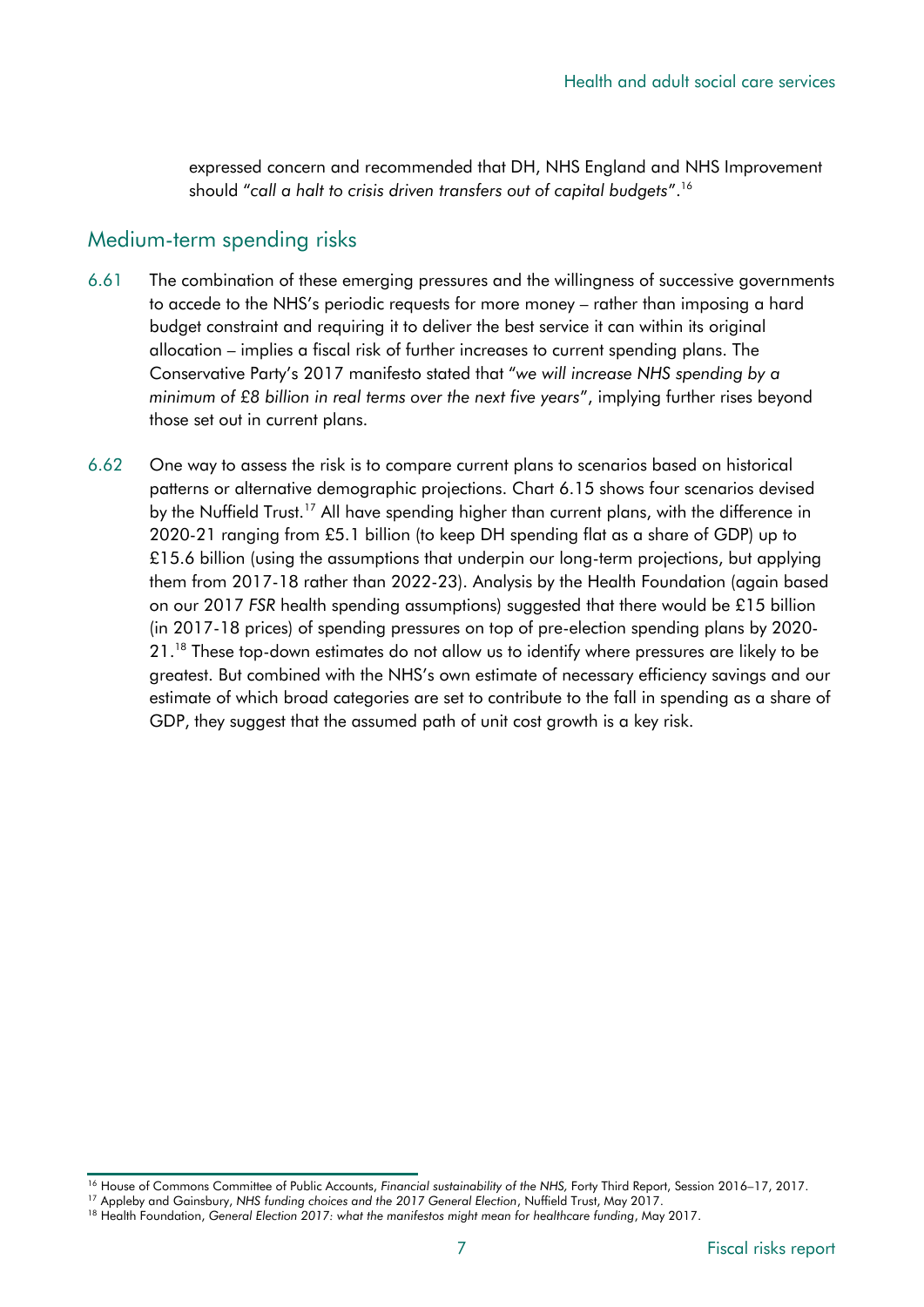

#### Chart 6.4: DH spending limits versus alternative Nuffield Trust scenarios

- 6.63 But there are a variety of ways that the Government could reduce spending as a share of GDP. Its focus is on delivering the same output for less by lowering costs and/or increasing productivity, but it could also choose to reduce provision. They all appear challenging:
	- Bearing down further on costs? This could be done via pay, non-pay costs or a combination of the two. As noted above, pay restraint has been a significant contributor to the drop in NHS spending as a share of GDP in recent years. The 1 per cent cap on public sector pay increases – which applies to NHS staff – is set to continue until 2019-20. However, the NHS is reported to be facing difficulties in recruiting and retaining staff and shortages persist across some key staff groups,<sup>19</sup> to which uncertainty has been added regarding the future rights and status of EU nationals working in the NHS. This has led several commentators to question the sustainability of pay restraint as a cost containment strategy.<sup>20</sup> The IFS estimates that every 1 per cent addition to NHS staffing costs would add around £0.5 billion a year to spending.<sup>21</sup> Sources of potential non-pay savings include equipment, operations and the NHS estate. The NHS is relying more on these looking forward than was the case over the past five years.
	- Improving productivity? The NHS has set itself a target of 2 to 3 per cent productivity gains a year through to 2020. Recent estimates suggest that productivity in the health care sector has been improving, with the ONS reporting average productivity growth of 2.0 per cent a year since 2012.<sup>22</sup> But on the University of York measure productivity

<sup>19</sup> NHS Pay Review Body, *Thirtieth Report: 2017*, March 2017.

<sup>20</sup> Royal College of Midwives, *Campaigning to End Pay Restraint in the NHS* submissions to NHS Pay Review Body, *Thirtieth* Report*: 2017*. <sup>21</sup> Stoye, *UK health spending*, IFS Briefing Note BN 201, May 2017.

<sup>22</sup> ONS, *Public service productivity estimates: healthcare, 2014*, 2017.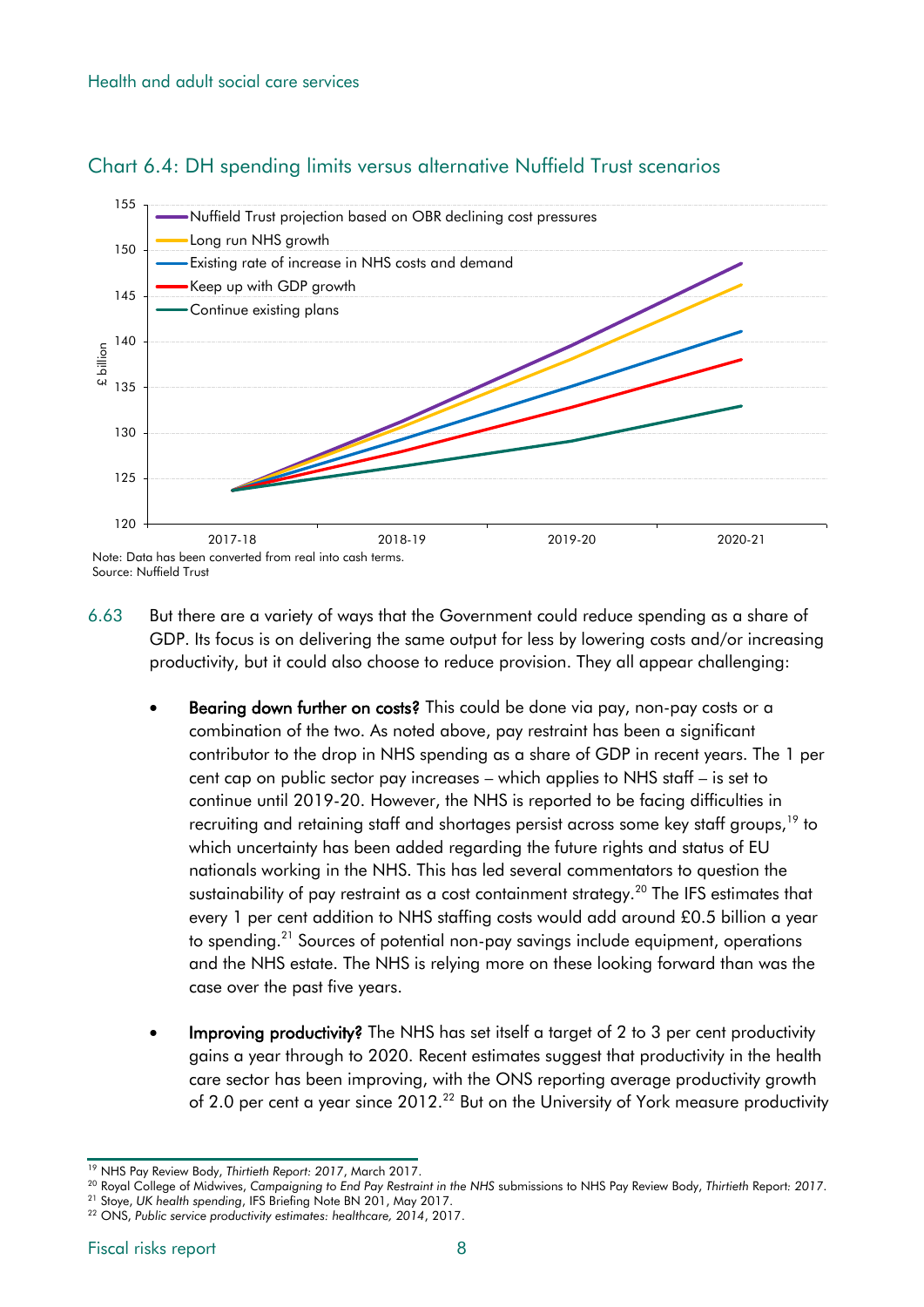growth has averaged only 1.0 per cent a year over the same period.<sup>23</sup> Over a longer period, productivity growth in the sector averaged 1.2 per cent a year between 1979 and 2014.<sup>24</sup> On this measure, it has not averaged more than 2 per cent a year for a period of more than three years.

- Reduced health care provision? Opinion polls identify the NHS (alongside Brexit) as the issue that matters most to the British public and find a majority worried that its performance will decline.<sup>25</sup> When the NHS England Chief Executive shares his views on the adequacy of health spending, it is often front-page news.<sup>26</sup> In this context, the recent General Election saw all the main parties' manifestoes promise to protect or increase NHS funding in some way. It therefore seems highly unlikely that health care provision will be rationed in a material way over the next five years.
- 6.64 On top of these 'business-as-usual' risks, there could be one-off events that generate demand for additional health spending, such as a large-scale outbreak of disease (e.g. an influenza pandemic, which the Cabinet Office considers to represent "*the most significant civil emergency risk*").<sup>27</sup> Long-term systemic cost pressures could also arise from sources such as an increase in antimicrobial resistance, which could greatly increase the costs associated with treating infections in all health care interventions.<sup>28</sup>
- 6.65 When considering potential fiscal risks around health spending it is worth bearing in mind the size, complexity and opacity of the system that delivers public health care in the UK. The NHS is the world's fifth largest employer.<sup>29</sup> DH oversees nine non-departmental public bodies, including NHS England with its 209 clinical commissioning groups (CCGs). It also oversees three 'special health authorities', five other bodies, 153 NHS foundation trusts, 90 NHS trusts and NHS charities.<sup>30</sup> Several commentators have highlighted the challenge that this size and complexity creates for managing health care provision.<sup>31</sup>

#### Pressures on the adult social care budget and how Government has responded

6.66 As with health, there are visible signs of pressure on the adult social care system. In the past two years, governments have announced top up funding and delayed reforms that would increase costs further. This Government has stated that "*further reform is required to ensure that the system is prepared to meet the challenges of the increasing numbers of over 75s*"

<sup>27</sup> Cabinet Office, *National Register of Civil Emergencies: 2015 edition*, 2015.

<sup>23</sup> Grašič, Howdon, Santana and Street, *Productivity of the English NHS: 2014/15 Update,* CHE Research Paper 146, 2017.

<sup>24</sup> See our 2017 *Fiscal sustainability report*.

<sup>25</sup> Ipsos Mori, *Levels of pessimism for future of NHS, policing and education highest for 15 years*, April 2017.

<sup>&</sup>lt;sup>26</sup> See, for example, reporting of Simon Stevens appearance at the House of Commons Health Select Committee in October 2016, where he was asked by the Chair if he felt that the "*NHS has been given everything it has asked for*" and answered that: "*For years 1 and 5, yes, you could say that we were kind of in the zone, but for the next three years we did not get the funding that the NHS had requested. This is not a controversial statement. It is what I have already said to the Public Accounts Committee, so it is not a new statement. As a result, we have a bigger hill to climb. It is going to be a more challenging 2017-18 and 2019-20.*"

<sup>28</sup> Review on Antimicrobial Resistance, *Antimicrobial Resistance: Tackling a crisis for the health and wealth of nations,* 2014.

<sup>29</sup> Forbes, *The World's Biggest Employers*, 2015.

<sup>30</sup> Department of Health, *Annual report and accounts 2015-16,* July 2016.

<sup>31</sup> See, for example, House of Commons Public Administration Committee, *Who's accountable? Relationships between Government and arm's-length bodies,* First Report of Session 2014-15, 2014 and PWC, *Redrawing the health and social care architecture*, 2016.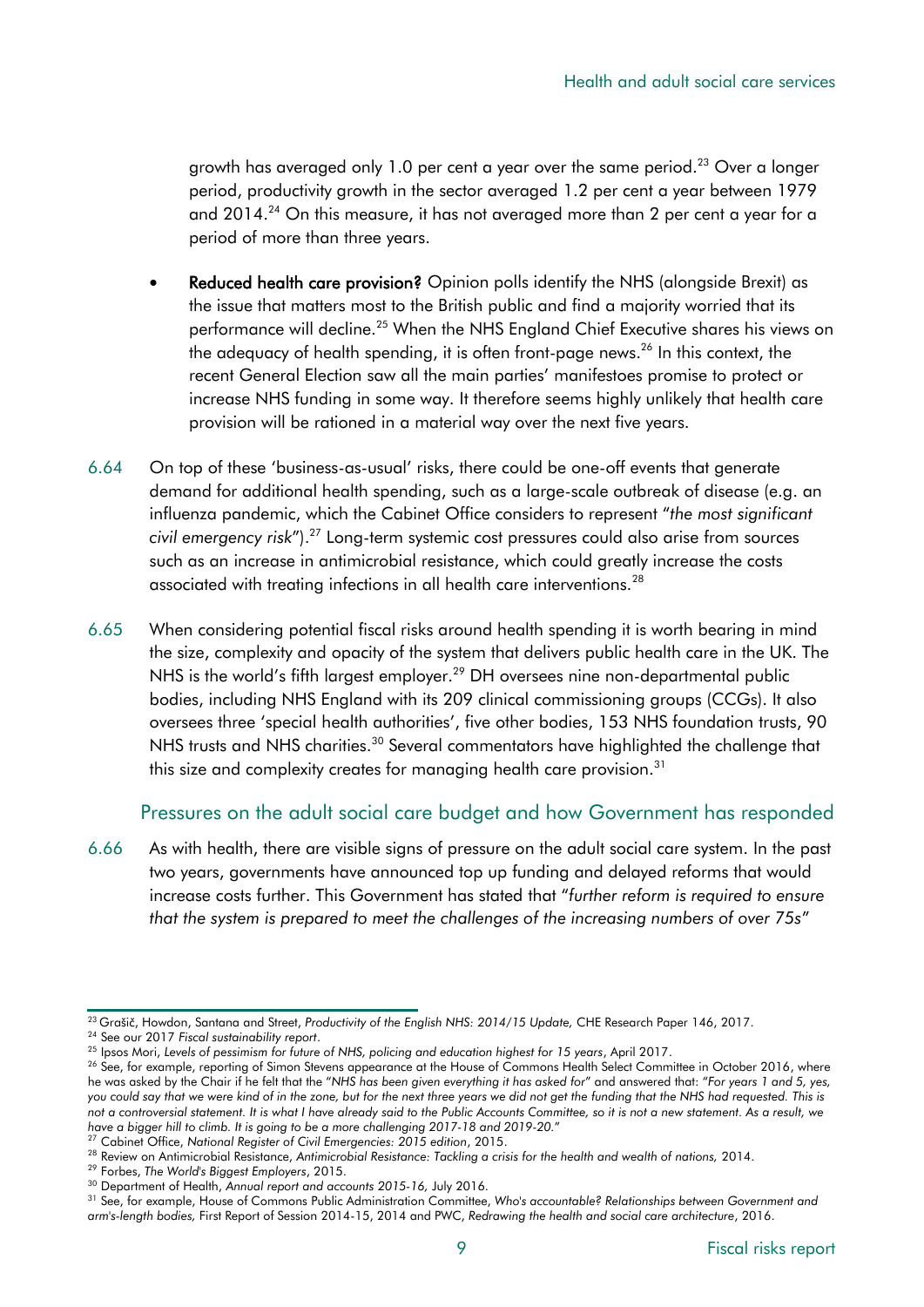and that it will "*work with partners at all levels, including those who use services and who work to provide care, to bring forward proposals for public consultation*".<sup>32</sup>

- 6.67 Signs and sources of pressure on the adult social care budget include:
	- Pressure on local authority budgets has fed through to adult social care: For those authorities in England with responsibility for adult social care, it is their largest item of discretionary spending. Local authority budgets have been squeezed by cuts to grant funding and limits on council tax rises. As a result, English local authorities' total net current expenditure fell by 13.3 per cent in real terms between 2010-11 and 2015- 16. <sup>33</sup> Within this, total spending on adult social care fell by less, but local authority spending on it still fell by 9.1 per cent over the same period, including transfers from the NHS. Spending on adult (and children's) social care exceeded local authorities' budgets in 2014-15 and, by a bigger margin, in 2015-16.<sup>34</sup>
	- Reduced service delivery and spillover effects on the NHS: spending cuts have not been offset by higher productivity – indeed, in a labour-intensive sector, the scope for such an offset is limited. The volume of services being delivered has therefore fallen with the decline in funding, with the Health Foundation estimating a fall of 25 per cent between 2009-10 and 2013-14 (with reductions in services for all disability types). $^{\rm 35}$ This has in turn increased pressure on the NHS, as noted above.
	- The National Living Wage: in July 2015 the Government announced that the effective minimum wage for employees aged 25 and over – the 'National Living Wage' (NLW) – would rise significantly faster than expected earnings growth each year from 2016 to 2020. This will place significant pressure on the unit cost of social care because a high proportion of jobs in the sector are low-wage. Low Pay Commission (LPC) analysis suggests that around 40 per cent of care workers were legally affected by the introduction of the NLW. This generated a substantial compression effect in the bottom half of the wage distribution for care home assistants (including spillover effects for those under 25).<sup>36</sup> The LPC analysis found no clear evidence of NLW effects on employment, suggesting that profit margins and, perhaps, care quality were affected by higher labour costs. Our March 2017 *EFO* forecast implied that the NLW would rise by 17 per cent from its current level of £7.50 an hour to £8.75 an hour in 2020. This implies that much of the growth in adult social care spending in the coming years is required simply to meet faster growth in staff costs.

<sup>32</sup> Cabinet Office, *The Queen's speech and associated background briefing*, 2017.

<sup>33</sup> This fall in local authority spending includes a large fall in education spending due to the 'academisation' of schools. When schools switch to become academies, their spending is classified to the central government rather than local authorities sector. <sup>34</sup> See Chart 4.10 in our March 2017 *EFO* and associated discussion.

<sup>&</sup>lt;sup>35</sup> NHS Digital, 2017.

<sup>&</sup>lt;sup>36</sup> Giupponi and Machin, The Impact of the National Living Wage on English Care Homes, analysis for the Low Pay Commission, 2017.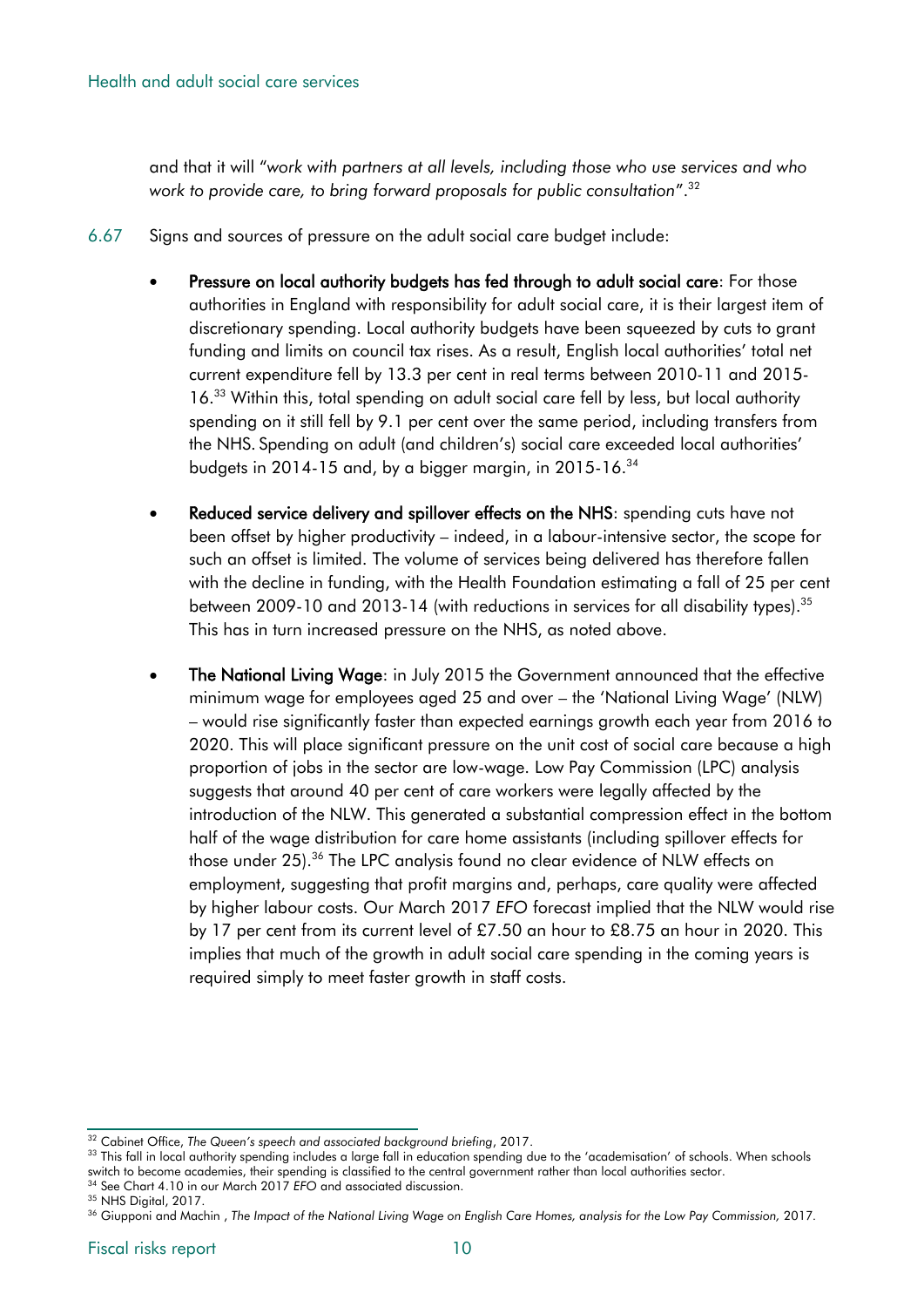- Brexit-related workforce uncertainties: 'Skills for Care' estimates that around 230,000 social care workers in England were born outside the country, one in six of the total; of these, around 90,000 were born in the EU.<sup>37</sup>
- 6.68 While the introduction of the NLW has increased pressure on the social care budget, other Government decisions have postponed costs or increased funding. They include:
	- Delaying the Dilnot reforms: the Coalition Government's plans to reform social care funding, informed by the 2011 Dilnot Commission, would have introduced a lifetime cap of £72,000 on certain expenses that individuals pay towards their long-term care, with the state meeting the remainder (bar up to £12,000 a year in 'hotel costs' if the individual is in a care home). This was due to commence in April 2016, at a UK-wide cost of around £6 billion over the first five years. In July 2015, the Conservative Government announced that the introduction would be postponed until April 2020. The new Government now plans to consult on further options for reform.
	- Additional council tax funding: in Spending Review 2015, the Government announced that eligible councils would be allowed to increase council tax bills by 2 per cent a year beyond the existing cap for a period of three years, with the money raised dedicated to adult social care. In December 2016, it announced that councils would be allowed to raise bills by 3 per cent a year for two years, bringing forward the funding boost.
	- Additional central government funding: in Spring Budget 2017, the Government announced £1 billion of additional grant funding for local authorities in England in 2017-18 and a further £1 billion spread over 2018-19 and 2019-20. It said that this would "*ensure councils can take immediate action to fund care packages for more people, support social care providers, and relieve pressure on the NHS locally.*"
- 6.69 The overall effect has been to put the adult social care budget on an upward path, reversing some of the real per capita reduction in spending over the five years to 2015-16 (Chart 6.16). This trend is strengthened further if spending through the BCF is included, to the extent that there is a small increase in real per capita spending of 0.6 per cent over the 10 year period. This would still be smaller than the rise in real staff costs generated by the NLW. In April 2017 a House of Lords committee stated that it "*remain[s] unconvinced that the amount allocated so far for the period to 2020 is sufficient to provide a stable platform of adult social care services on which to build a longer-term funding solution*." 38

<sup>37</sup> Skills for Care, *National Minimum Data Set on Social Care (NMDS-SC) for England*, 2016.

<sup>38</sup> House of Lords Select Committee on the Long-term Sustainability of the NHS, *The Long-term Sustainability of the NHS and Adult Social Care,* HL Paper 151, 2017.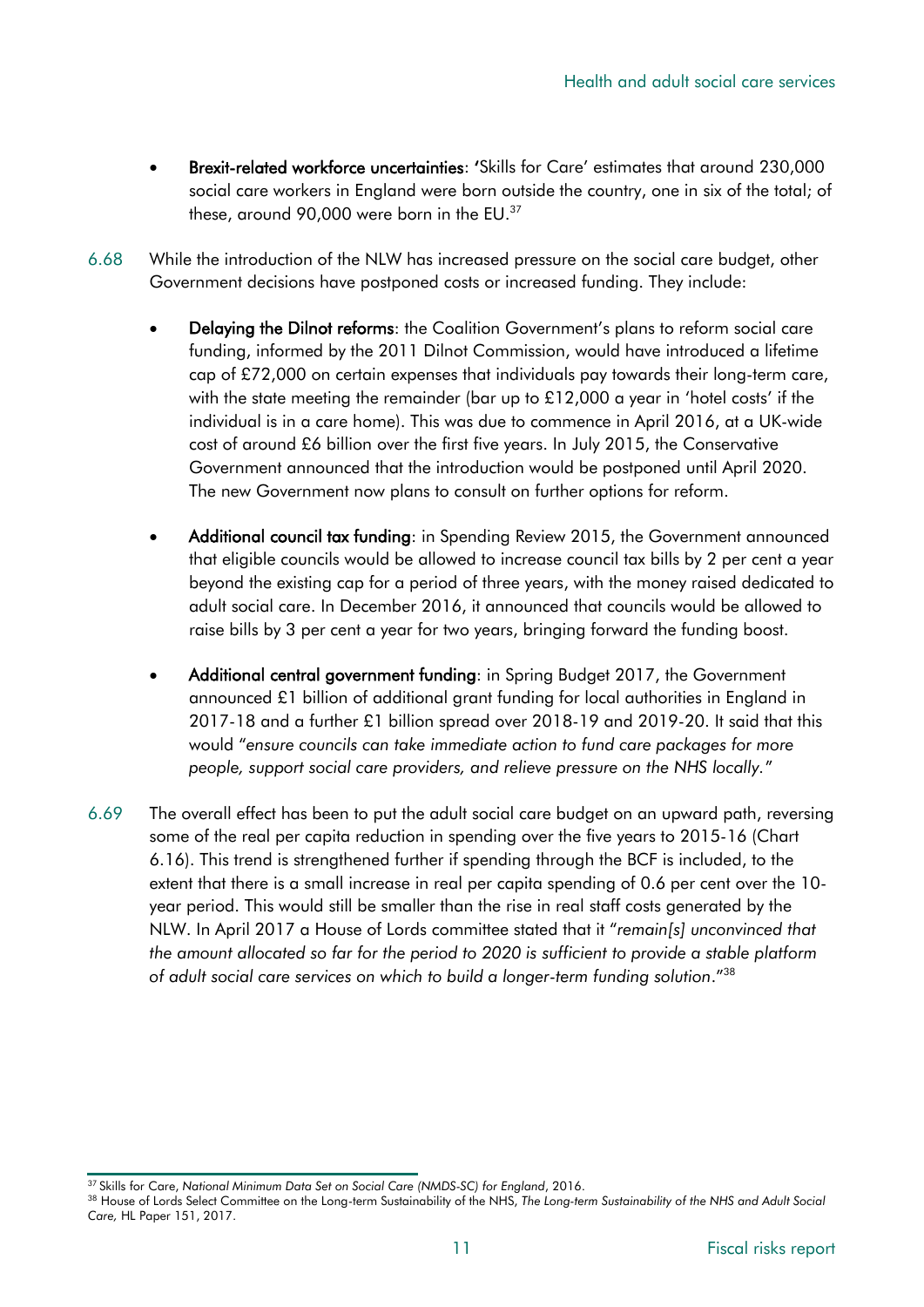#### Health and adult social care services



# Chart 6.5: Adult social care spending in England

# Interactions between health and social care

- 6.70 Health and social care services interact in a number of ways. First, they share a number of common drivers, although they may be sensitive to them in different ways. This means that pressures on both can build at the same time, but not necessarily at the same pace. Second, the services provided are substitutable, so pressures on one can spill over to the other.
- 6.71 In terms of common drivers, where the sensitivity of each form of care to them differs, the key issue is that trends in morbidity (i.e. the amount of time spent in ill health) and trends in disability do not necessarily run in parallel. The relationship between risk factors, morbidity incidence and prevalence, disability rates (at different intensities), mortality rates, healthy life expectancy and disability-free life expectancy is complex. For example:
	- Incidence rates of strokes have been falling, but the proportion of the population that survives a stroke has been rising. This suggests that the need for acute hospital care for stroke has been falling (easing one source of pressure on health care), but that the need for social care for stroke has been rising (increasing pressure there).<sup>39</sup>
	- Prevalence rates of learning disabilities have been rising due to improved survival, including survival into old age. Severe learning disability is a major driver of the need for social care, but is less important for health care. 40

<sup>39</sup> Lee, Shafe and Cowie, *UK stroke incidence, mortality and cardiovascular risk management 1999–2008: time-trend analysis from the General Practice Research Database*, 2011. See also Koton, Silvia and others, *Stroke incidence and mortality trends in US communities, 1987 to 2011*, Jama 312.3: 259-268, 2014.

<sup>40</sup> Emerson and Hatton, *Estimating future need for social care among adults with learning disabilities in England: an update,* Durham: Improving Health and Lives Learning Disability Observatory, 2011.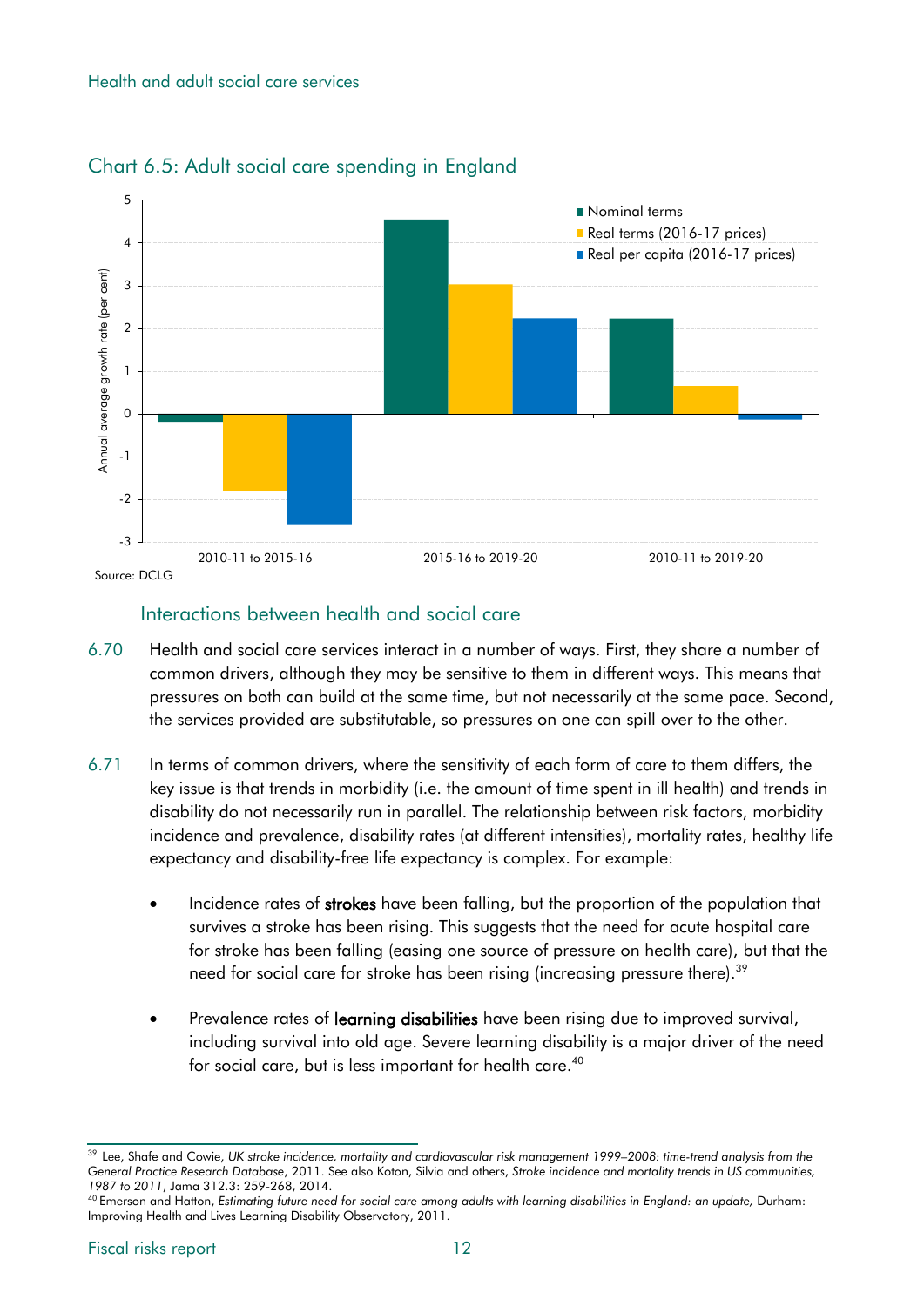- Dementia is frequently cited as pressure on social care budgets. Incidence rates (the risk of getting the illness) and prevalence rates (the proportion of cases in the total population) have been falling, probably as a result of reduced smoking and other lifestyle factors. But whether this will continue is uncertain, especially since the prevalence of diabetes, an important risk factor, is rising. And even if age-specific incidence and prevalence rates do not increase, unless there is a breakthrough in treatment the number of sufferers is likely to rise as the population gets older and more people reach the average age of onset in the early-to-mid 80s. Dementia is not a major driver of hospital admissions, but it is a driver of the length and cost of stays (through admissions for other reasons) and a major driver of need for social care. 41
- 6.72 In terms of how spending on health or social care can influence demand on the other service, NAO analysis suggests that around a fifth of emergency hospital admissions are for existing conditions that could be managed by primary, community or social care.<sup>42</sup> It also estimated that delays in discharging patients increased by 37 per cent in the two years to November 2016, with the main reason being that patients were waiting for some form of care package, at home or in residential care.<sup>43</sup> The extra costs of keeping patients in hospital who no longer need to receive acute clinical care is around £820 million.<sup>44</sup> Longer stays are also likely to harm older people's health as they lose mobility and ability to do everyday tasks, potentially increasing future health and social care costs.

# Long-term risks to fiscal sustainability

#### Risks factored into our central projections

- 6.73 The central projections in our latest *FSR* suggest that if governments choose to increase spending on health and social care to accommodate long-term cost and demand pressures – a plausible interpretation of unchanged policy – then spending would rise gradually but significantly over coming decades as a share of GDP. This would pose clear risks to fiscal sustainability if governments did not take action either to reduce the effects of these pressures or to offset them with lower spending elsewhere.
- 6.74 In our 2017 *FSR*, our central projections assumed that:
	- Spending on health care would rise from 6.9 per cent of GDP in 2021-22 to 12.6 per cent of GDP in 2066-67. Population ageing contributed 1.3 percentage points of the 5.8 per cent of GDP rise, but other non-demographic cost pressures were the biggest factor accounting for 4.5 percentage points of the rise. In terms of the continuous long-term fiscal risks considered in this report, the pressure from ageing, technology and other factors on health spending is the biggest risk we see to fiscal sustainability.

<sup>41</sup> Satizabal, Claudia *et al*., *Incidence of dementia over three decades in the Framingham Heart Study*, New England Journal of Medicine 374.6: 523-532, 2016.

<sup>42</sup> NAO, *Adult social care in England: overview*, 2014.

<sup>43</sup> NAO, *Health and social care integration*, 2017.

<sup>44</sup> NAO, *Discharging older patients from hospital*, 2016.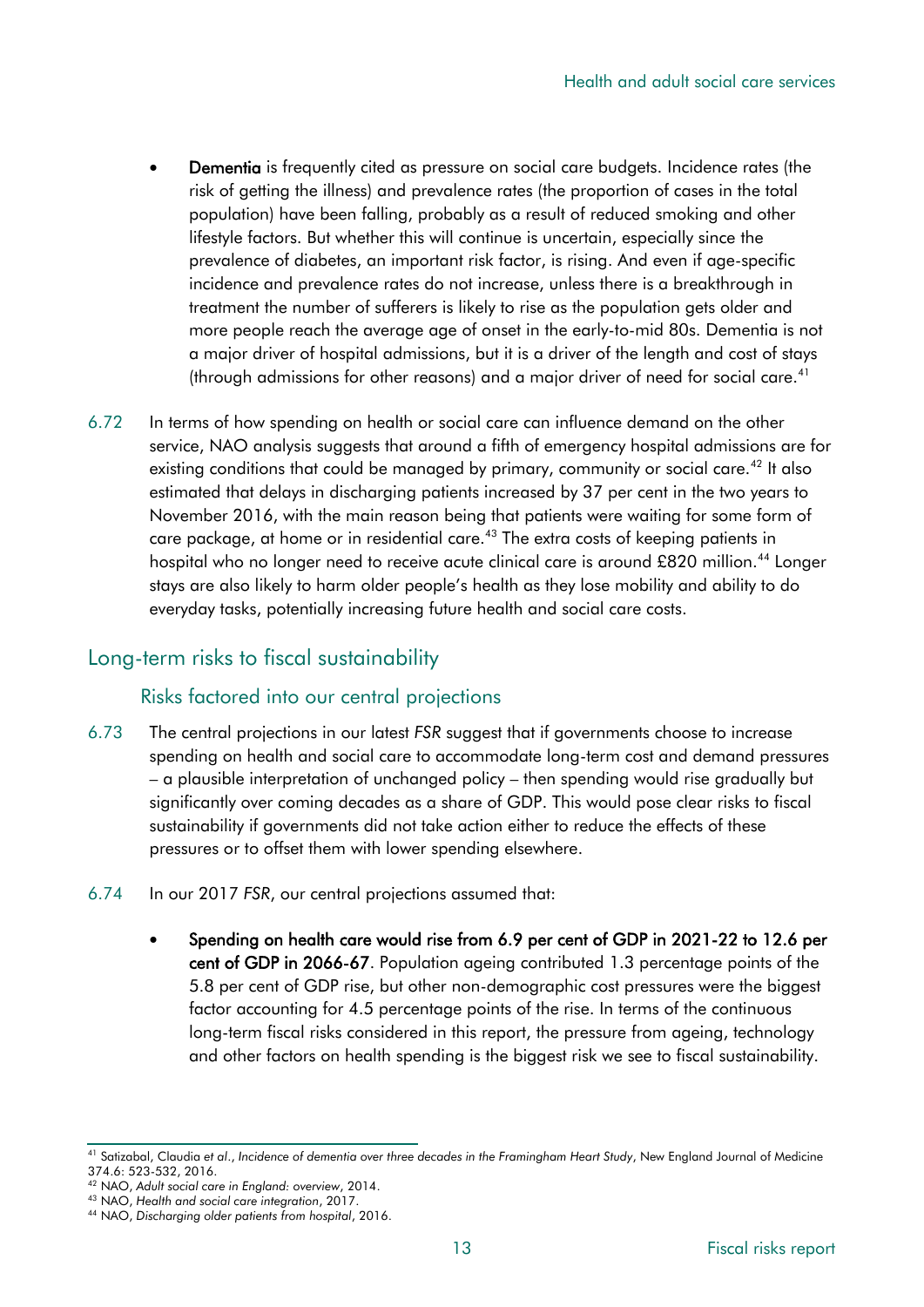Spending on adult social care would rise from 1.1 per cent of GDP in 2021-22 to 2.0 per cent of GDP in 2066-67. Similarly, the OECD has estimated that spending on long-term care will increase by 0.9 per cent of GDP between 2010 and 2060. It estimates that only around 10 per cent of the increase is due to demographic factors.<sup>45</sup>



Chart 6.6: Long-term projections for health and adult social care spending

Source: OBR

6.75 Upward pressure on health and social care spending is not a UK-specific phenomenon. The OECD projects that spending by its member governments will increase by an average of 7.7 per cent of GDP by 2060, from 6.2 to 13.9 per cent (Chart 6.18). <sup>46</sup> The projected rise in spending in the UK was the smallest among the G7 major advanced economies, although at 6.8 per cent of GDP it would still be equivalent to around £138 billion a year in today's terms. Non-demographic pressures are expected to be a more important driver than population ageing, a conclusion shared by the European Commission's 2015 projections for EU countries.<sup>47</sup> (As noted above, the precise contribution of each driver differs from study to study – the OECD attributes more of the pressure in the UK to non-demographic rather than demographic drivers than we do.)

<sup>&</sup>lt;sup>45</sup> Unlike our long-term methodology based on PSSRU modelling, the OECD's projection equation allows for easy isolation of the demographic drivers in long term care spending, such as care dependency ratios and life expectancy. For this reason the OECD projection has been sampled for an indication of the level of demographic change.

<sup>46</sup> De la Maisonneuve and Oliveira Martins, *Public spending on health and long-term care: a new set of projections,* OECD Policy Papers No. 06, 2013.

<sup>47</sup> European Commission, *The 2015 Ageing Report: Economic and Budgetary projections for the EU 28 (2013-2060),* 2015.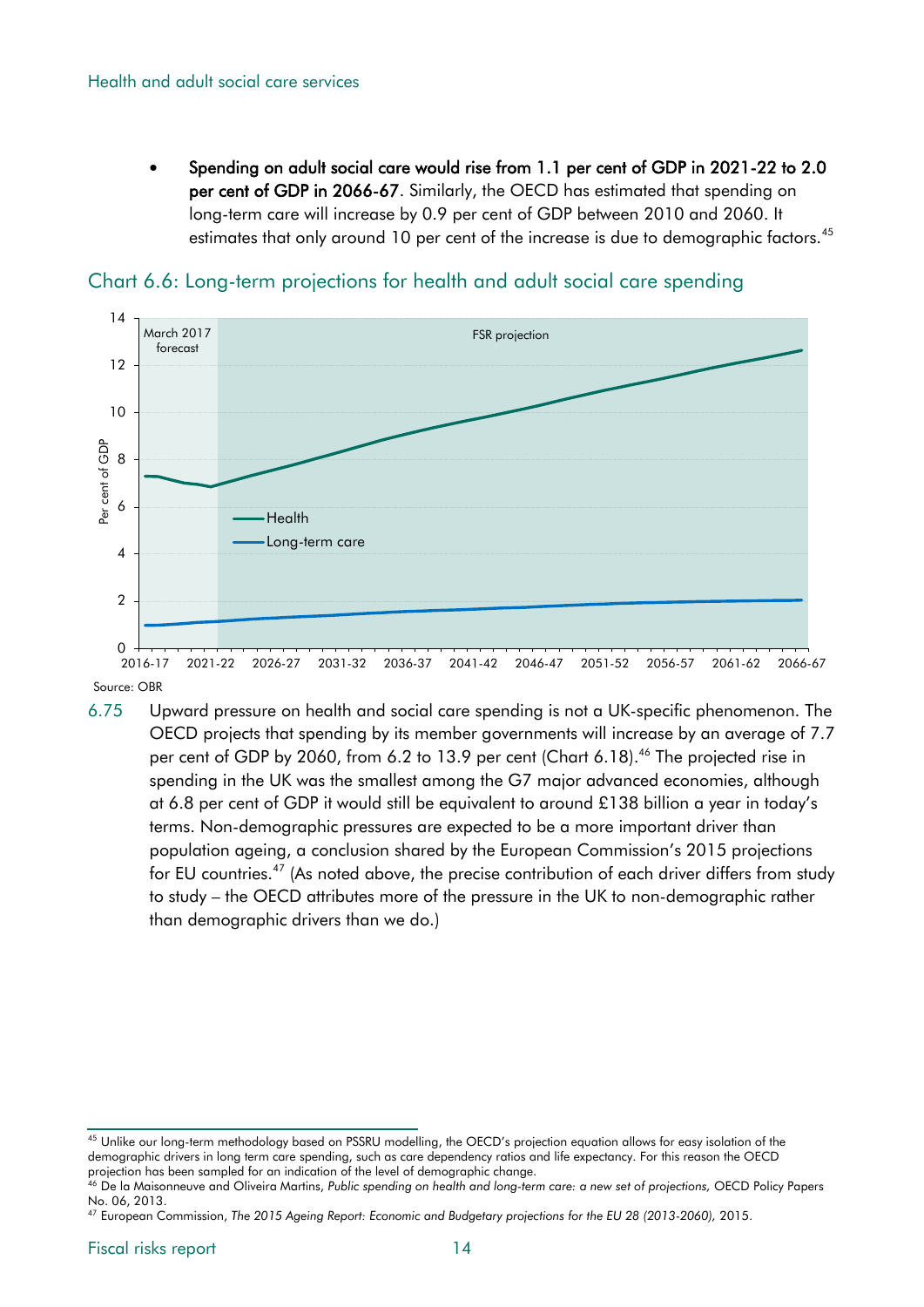

# Chart 6.7: OECD projections for rise in health and long-term care spending

6.76 The scale of the long-term fiscal risk posed by health and adult social care spending depends crucially on the assumptions that we make about the various drivers of spending. There is considerable uncertainty around these, including policy uncertainty around adult social care. We therefore undertake sensitivity analyses to illustrate how our results change under different assumptions. But none of the sensitivities we have tested would see spending flat or falling as a share of GDP, so the uncertainty is over the size of the challenge they pose, not whether there is one. There are, of course, many other potential sources of uncertainty beyond those that we have tested.

#### Demographic trends

6.77 Chart 6.19 shows how sensitive our projections of the rise in spending between 2021-22 and 2066-67 are to demographic assumptions. These use four variants of the ONS population projections: the old age, young age, high migration and low migration variants. The biggest long-term risk would be associated with the old age variant, in which fertility and net inward migration are assumed to be lower, but life expectancy higher, than in the central projection. This means a higher old-age dependency ratio, which feeds through to lower GDP per person and higher spending per person on health and adult social care. In total, public spending on health and adult social care is projected to increase by 2.1 per cent of GDP more by 2066-67 in the old age variant than in our central projection.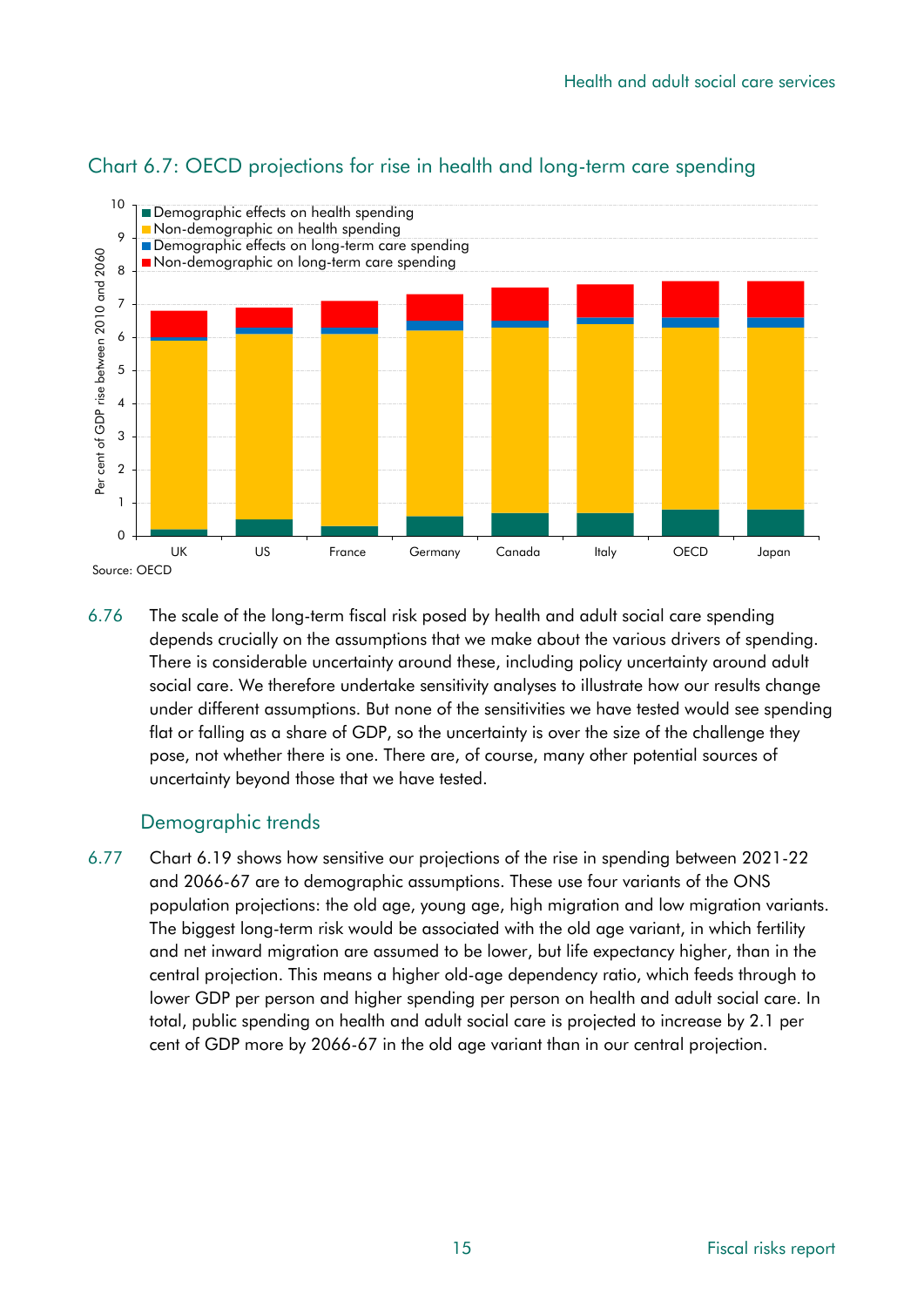

# Chart 6.8: Change in spending under different demographic assumptions

# Trends in health status

6.78 A further age-related sensitivity relates to health status at specific ages:

- For health spending, the key assumption relates to morbidity at specific ages when longevity rises. There is significant uncertainty over the relationship between life expectancy and morbidity rates, which could increase, decrease or remain constant as life expectancy rises.<sup>48</sup> If we see more years spent in *ill* health (an expansion of morbidity), pressure on health spending would rise – especially relative to GDP, since individuals in ill health are also likely to contribute less to GDP. If we see more years spent in *good* health (a compression of morbidity), GDP could rise by more than any age-related increase in health spending. In our 2017 *FSR*, we moved from assuming full expansion of morbidity (as in previous *FSRs*) to slower expansion (so that increases in life expectancy are split between extra time spent in good health and in ill health). The effect was to reduce the rise in health spending by around 0.7 per cent of GDP by 2066-67 relative to an assumption of full expansion of morbidity.
- For adult social care spending, the key assumption relates to the prevalence of disability at specific ages. Again, there is considerable uncertainty around the likely impact of rising longevity on disability rates. Some studies have suggested that specific causes of disability may become more prominent with increasing longevity, raising demand for care services.<sup>49</sup> Others have argued that as life expectancy increases, the incidence of severe disability is delayed, reducing prevalence for some age-groups.<sup>50</sup> A

<sup>49</sup> For example, the number of people with a dementia (Alzheimer's disease) is expected to increase, becoming a major public-health problem worldwide. See OECD, *Addressing dementia, The OECD response*, March 2015.

<sup>48</sup> See our *Working paper No.9 'Health spending and fiscal sustainability'* for a fuller discussion.

<sup>50</sup> Fries, *The compression of morbidity: near or far?*, Milbank Memorial Fund Quarterly, Vol 67(2): 208-232, 1989.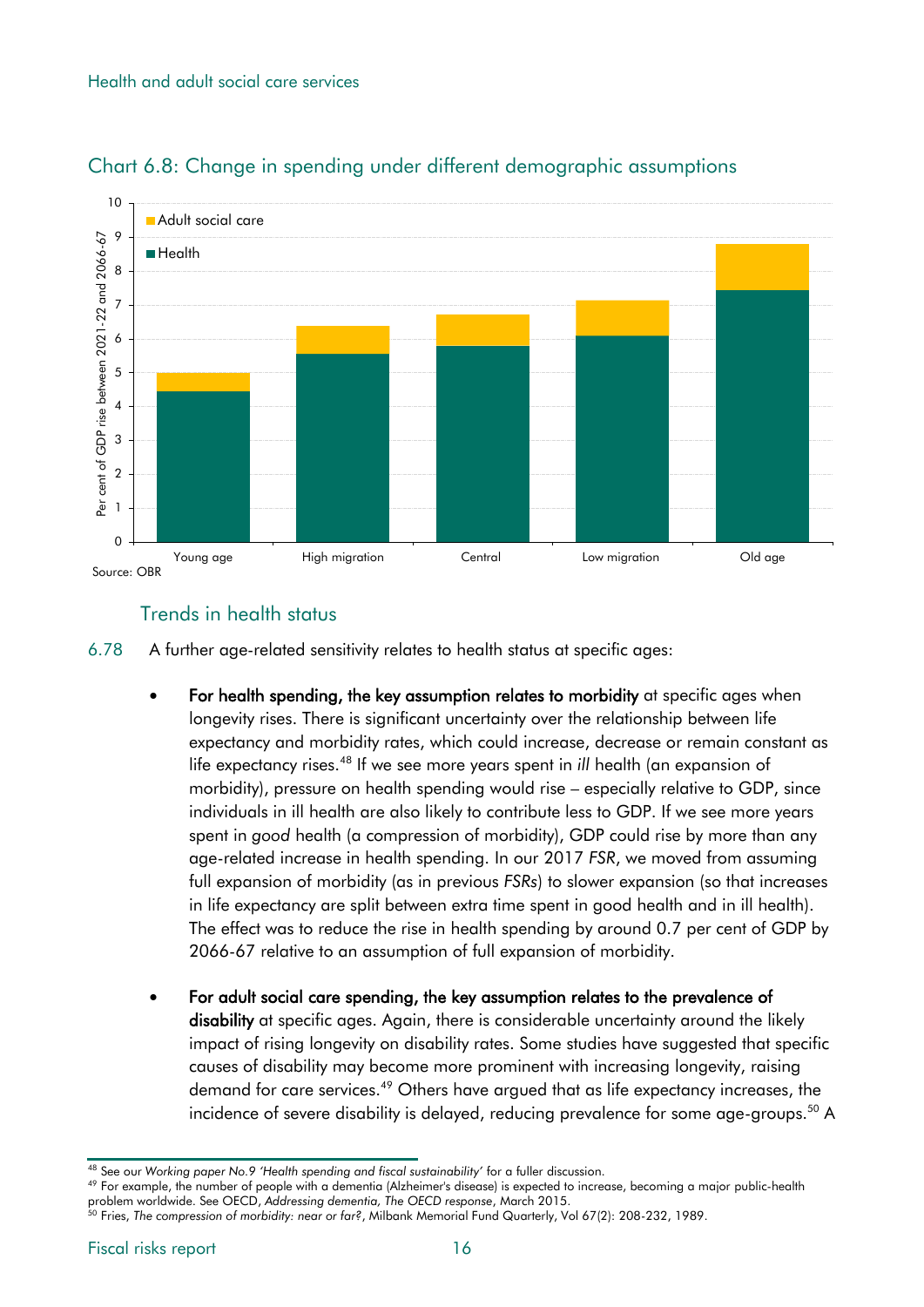third set of studies suggest a dynamic equilibrium, with increasing periods of life spent needing care but the severity of conditions decreasing.<sup>51</sup> Our central projection assumes that the age-specific prevalence of needing care is constant (the 'base case'). Sensitivity analysis published by PSSRU looks at alternative assumptions for trends in functional disability.<sup>52</sup> In the scenario that considers 'continued current trends', disability prevalence increases among older people. In the base case, the projections show that there would be 2.0 million older people with an 'activities of daily living' disability in 2035. This would rise to 2.6 million if current trends continued. This would add around 0.1 per cent of GDP to spending on social care for older people.

#### The income elasticity of demand for services

6.79 In our long-term health spending projections we have assumed that the income elasticity of demand for health care is one, which means that rising incomes put neither upward nor downward pressure on spending as a share of GDP. Using an income elasticity of 0.8 and 1.2 (in both cases gradually converging to one at the end of the projection period) would add or subtract around 0.5 per cent of GDP to health spending in 2066-67 relative to our central projection. Adult social care is likely to be subject to the same uncertainties.

#### Non-demographic cost pressures

- 6.80 Non-demographic cost pressures are the biggest driver of higher health spending in our central projections and an important factor in our adult social care projections. These assumptions represent key sources of uncertainty:
	- Health spending: in order to include other cost pressures in our long-term health spending projections, we used the NHS England estimate of non-demographic cost pressures in 2015-16 as the starting point, then assumed that they would decline over time, as might be expected as health spending takes up an ever larger share of national income. Specifically, we assumed a linear convergence for both primary and secondary care to a 1 per cent a year increase from 2036-37 onwards. There is significant uncertainty over the level and speed at which other cost pressures will converge. This reflects significant uncertainty over how pharmaceuticals, medical procedures and technology might evolve over the future. Chart 6.20 shows the sensitivity of our central projection to different assumptions about these pressures.<sup>53</sup>
	- Adult social care spending: our projections assume no productivity growth in the social care sector, which means spending must rise as a share of GDP to maintain the volume of services provided. But, according to the ONS, productivity in the adult social care sector has been falling by 1.7 per cent a year on average since 1997, with only five years in which productivity increased. If this continues, unit cost pressures would

<sup>51</sup> Jagger, *Trends in life expectancy and healthy life expectancy*, Foresight, Government Office for Science, March 2015.

<sup>52</sup> PSSRU, *Projections of Demand for and Costs of Social Care for Older People and Younger Adults in England, 2015 to 2035*, 2015*.* 53 Given the considerable uncertainty around estimates of demographic and income-related effects, estimates of other cost pressures that are typically calculated by residual are inherently sensitive to assumptions about other factors. Non-linear interactions are also possible, which adds further uncertainty. For example, high other cost pressures might well be partly driven by a high rate of technological advance. That would increase cost, but it could also increase productivity in the health care. These issues are discussed further in our 2017 *FSR* and in Licchetta and Stelmach, *Fiscal sustainability and public spending in health*, OBR Working Paper No.9, 2016.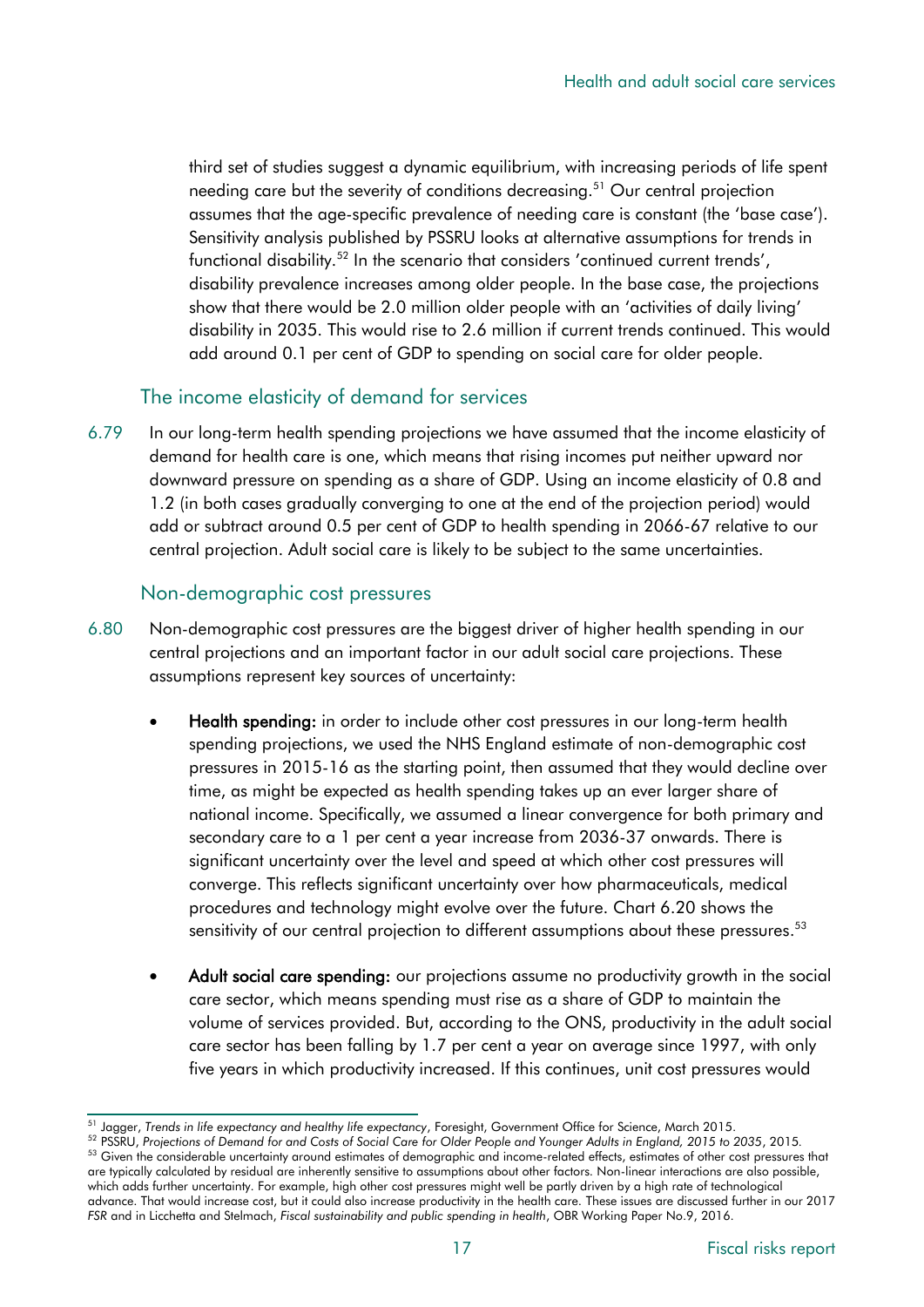increase relative to our central assumption to maintain the same level of care (although this measure of productivity is not quality-adjusted). The OECD's projections for advanced economies also assume that non-demographic cost pressures will be more important than ageing. The OECD produces a baseline 'cost containment' scenario and a 'cost-pressure' scenario that illustrates the sensitivity of spending to higher cost growth. It projects long-term care spending in the UK would increase by 1.8 per cent of GDP by 2060 in the 'cost pressure' scenario, relative to the 1.4 per cent in their baseline. 54





#### Other sources of risk

- 6.81 A number of other factors might affect demand for adult social care and the unit cost of providing it. On the demand side, expectations of care could increase or the supply of unpaid care from family or friends may not rise as fast as demand for it. On the unit cost side, the capital costs of residential care could increase if property prices continue to rise relative to incomes (as they have historically).
- 6.82 Finally, there are policy-related uncertainties affecting adult social care at the moment. In the last Parliament, the Government decided to delay until April 2020 the introduction of a cap on care costs that had been due to commence in April 2016. The precise details of how the policy would be implemented in 2020 were not specified, so we made some simple assumptions in order to estimate the long-term impact of the policy for our 2017 *FSR*. The new Government plans to bring forward proposals for public consultation on social care.

<sup>54</sup> De la Maisonneuve and Oliveira Martins, *Public spending on health and long-term care: a new set of projections,* OECD Policy Papers No. 06, 2013.